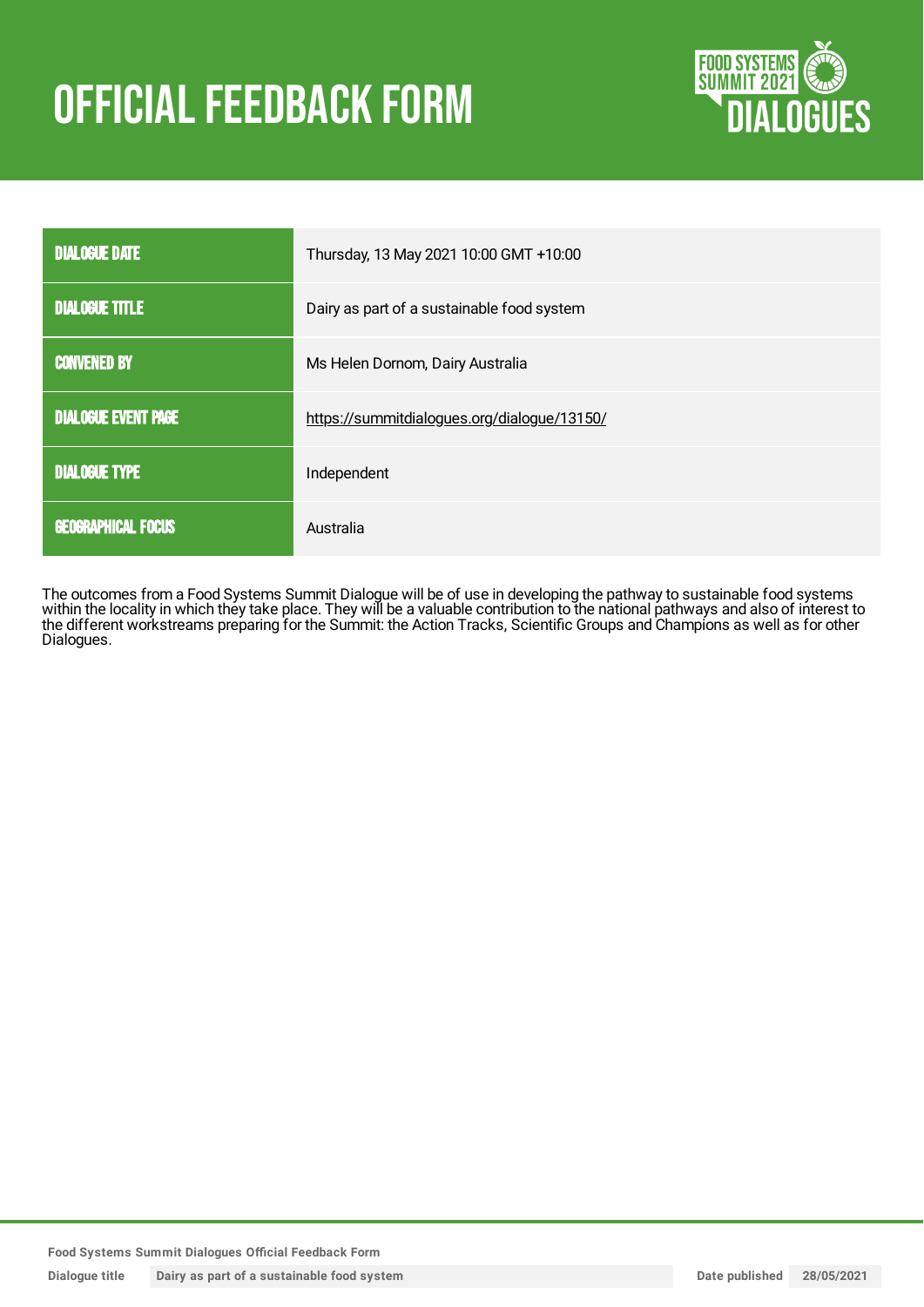## 1.PARTICIPATION

**TOTAL NUMBER OF PARTICIPANTS** PARTICIPATION BY AGE RANGE 0-18 30 19-30 40 31-50 50 51-65 66-80 80+ PARTICIPATION BY GENDER 36 Male 84 Female Prefer not to say or Other NUMBER OF PARTICIPANTS IN EACH SECTOR Agriculture/crops **Education** Education **Education** Health care Fish and aquaculture Communication Communication Livestock **Food processing** Food processing National or local government Agro-forestry **Example 2018** Food retail, markets Utilities Environment and ecology **Food industry** Food industry **Industrial** Trade and commerce **Financial Services** Changes Other

#### NUMBER OF PARTICIPANTS FROM EACH STAKEHOLDER GROUP

| Small/medium enterprise/artisan             | Workers and trade union                     |
|---------------------------------------------|---------------------------------------------|
| Large national business                     | Member of Parliament                        |
| Multi-national corporation                  | Local authority                             |
| Small-scale farmer                          | Government and national institution         |
| Medium-scale farmer                         | Regional economic community                 |
| Large-scale farmer                          | <b>United Nations</b>                       |
| Local Non-Governmental Organization         | International financial institution         |
| International Non-Governmental Organization | Private Foundation / Partnership / Alliance |
| Indigenous People                           | Consumer group                              |
| Science and academia                        | Other                                       |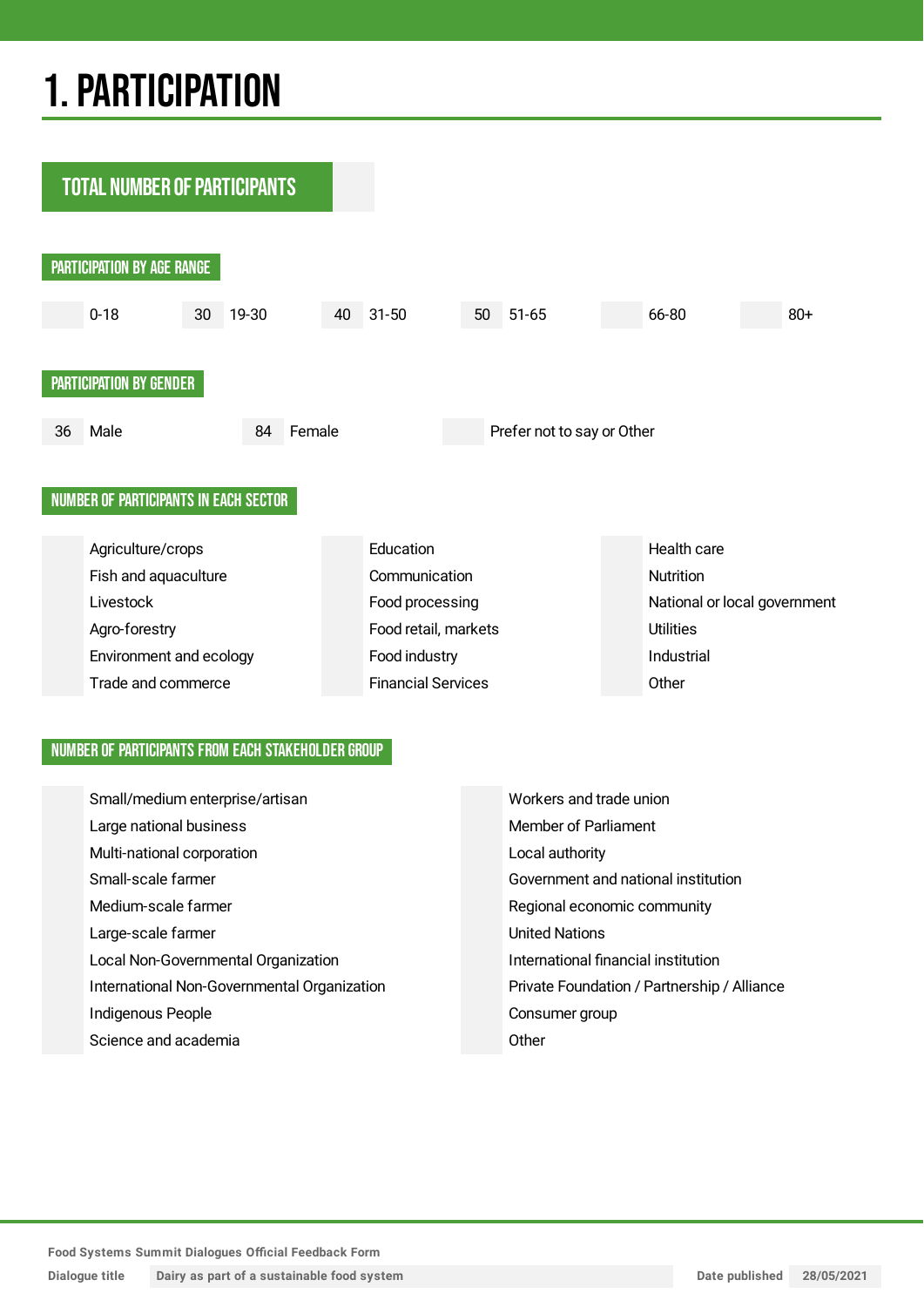## 2. PRINCIPLES OF ENGAGEMENT

HOW DID YOU ORGANIZE THE DIALOGUE SO THAT THE PRINCIPLES WERE INCORPORATED, REINFORCED AND ENHANCED?

The Dialogue was organised to complement existing discussions the industry holds with its stakeholders to provide input to the ongoing development of the Australian Dairy Industry Sustainability Framework (ADISF). The event served as both a UN Dialogue, as well as the ADISF's regular Consultative Forum. The organisers developed an invitation list that was inclusive of a wide range of stakeholders from across the value chain, including dairy producers, processors, and retailers to government, NGOs, media, regulators, academics, nutritionists, scientists, extension officers, service providers, sustainability experts and financial institutions. The organisers also wanted to demonstrate the complexity of food systems and arranged a diverse range of experts to speak, including climate scientists, dietitians, environmentalists, social scientists and food producers. Provocateurs were appointed and briefed to guide the Dialogue according to the principles

#### HOW DID YOUR DIALOGUE REFLECT SPECIFIC ASPECTS OF THE PRINCIPLES?

The ADISF is based on the principles of ethical behaviour; transparency and accountability; appreciation of stakeholder interest; competitive neutrality; collective action that delivers mutual benefit; and inclusivity. The dialogue principles are reflected in these and are an integral part of how the dairy industry engages on discussions relating to the Sustainability Framework. The first half of the dialogue considered ideas for a sustainable future of food in line with the UN Food Systems Summit. This complemented the dairy industry's existing ongoing consultation on the Australian Dairy Industry Sustainability Framework (ADISF), which was discussed in the second half. The Dairy Sustainability Consultative Forum is one of the ADISF's regular engagement activities. The Dialogue was organised under the ADISF's governance and reporting structure designed to build trust across the dairy value chain. This structure is underpinned by the ADISF's principles of transparency and accountability. The dairy industry's annual Sustainability Reports are made publicly available, including the governance structure, with the latest one (2020) released at the Forum and also available at

https://www.sustainabledairyoz.com.au/about-our-framework. The highest decision-making body, the Australian Dairy Industry Council, is the peak national representative body for the Australian dairy industry and has overall accountability for the Sustainability Framework. The Dialogue also reflected the complexity of food systems and organisers hosted a robust discussion of different aspects including climate, biodiversity, nutrition, culture, social resilience and economic livelihood. This complexity was expressed through the variety of experts that spoke on these different topics. Lastly, the diverse attendance of the Dialogue reflected multi-stakeholder inclusivity. Attendees included dairy producers, processors and retailers as well as NGOs, government, regulators, financial institutions, academics, nutritionists, scientists, extension officers, sustainability experts, and media.

#### DO YOU HAVE ADVICE FOR OTHER DIALOGUE CONVENORS ABOUT APPRECIATING THE PRINCIPLES OF ENGAGEMENT?

It is critical that Dialogue organisers invite a wide range of stakeholders to attend and to speak. The diversity of attendees and speakers supports the sharing of different perspectives on the sustainable food problem. It encourages looking at food production through a systems lens rather than through a narrow issue specific lens. Additionally, open sharing and transparency between a diverse set of stakeholders helps build trust across the sector which is important for the implementation of any post-Dialogue solutions.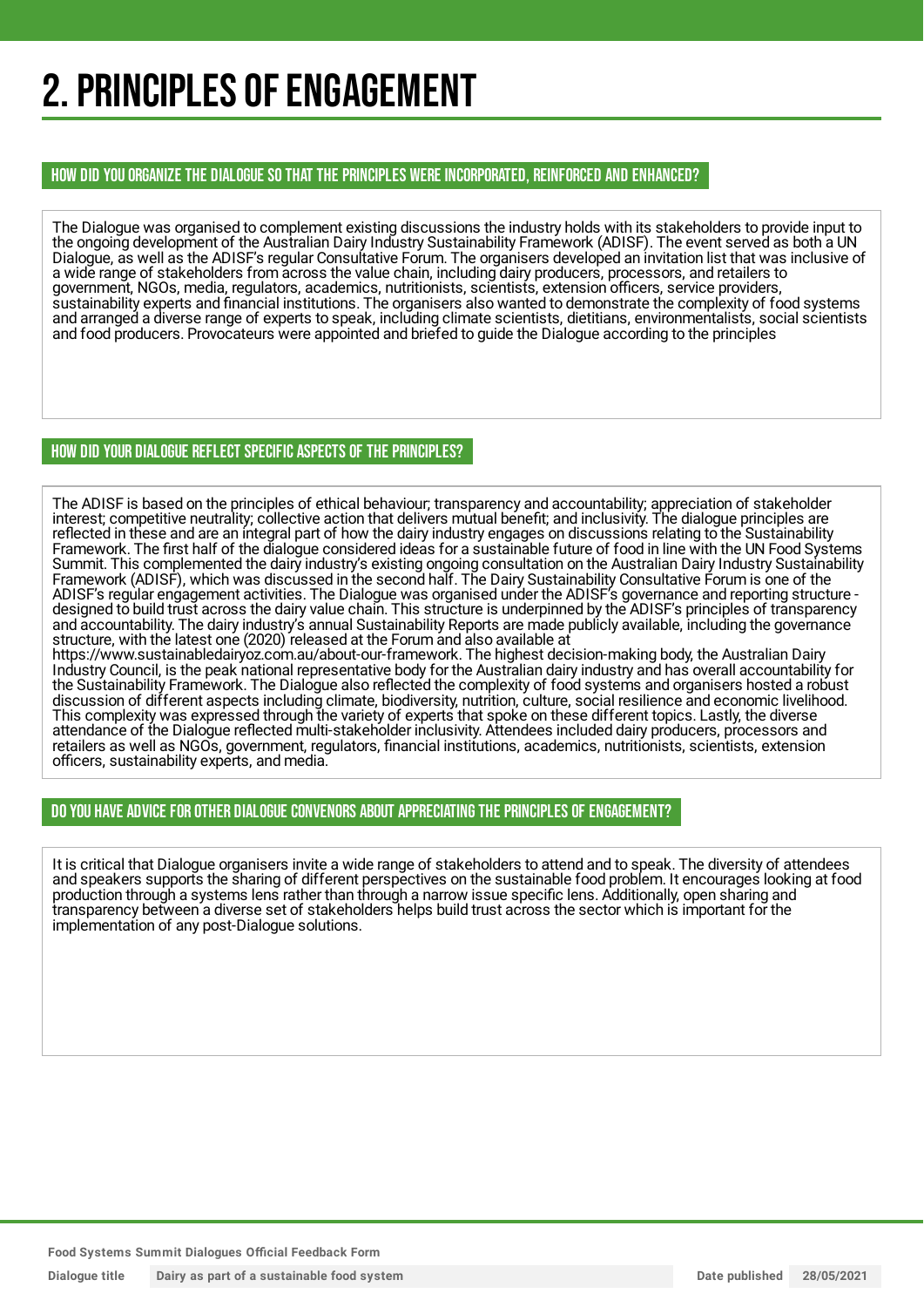## 3. METHOD

The outcomes of a Dialogue are influenced by the method that is used.

DID YOU USE THE SAME METHOD AS RECOMMENDED BY THE CONVENORS REFERENCE MANUAL?

✓ **Yes No**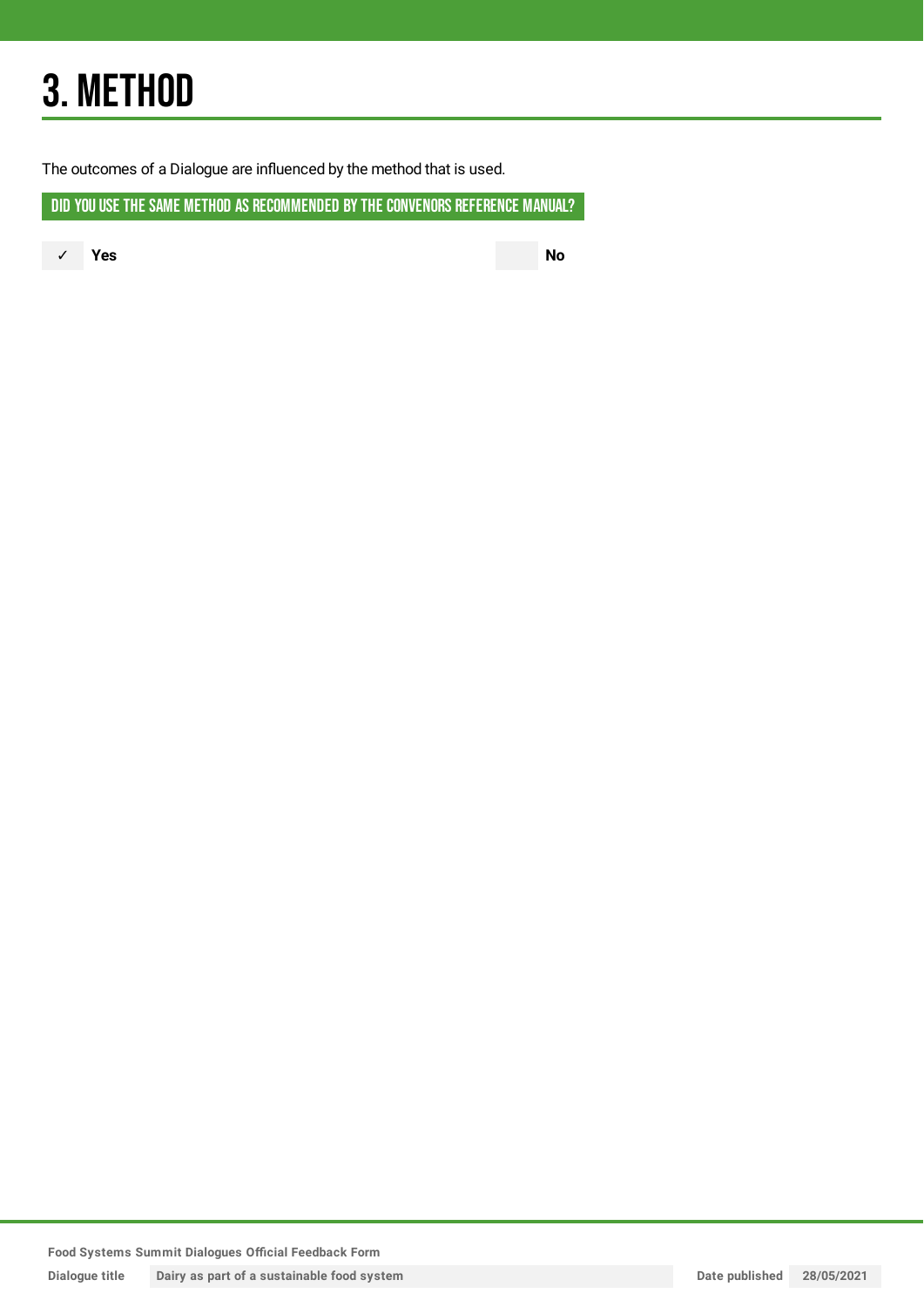## 4. DIALOGUE FOCUS & OUTCOMES

### MAJOR FOCUS

The focus of the Dialogue was to explore the role of dairy in a sustainable food system. This Dialogue started with an exploration of the elements of a sustainable food system and the levers of change for accelerating transformation of such a system, in particular technological innovation. The first session, Reimagining food for a healthier world, was led by the head of the scientific group for Action Track 2 - Shift to sustainable consumption pattern - Professor Mario Herrero, Chief Research Scientist of Agriculture and Food at the CSIRO in Australia. Session 2, Ideas for changing the future of food, generated game-changing ideas for enabling systems change. This conversation was led by cross-sectoral representatives from public health, social science, environmental advocacy and food manufacturing. Their ideas informed an exploration by all Dialogue attendees of the environmental, social, nutritional, and community resilience issues within the Australian dairy food system. Attendees investigated game-changing solutions for various sustainability issues across five sectors of the dairy supply chain: Responsible dairy farming; 2) Responsible dairy processing; 3) Responsible transport of dairy produce; 4) Responsible consumption of dairy produce; and 5) Whole-of-chain solutions for responsible production and consumption. In the third and final session, What does the transformation look like? attendees explored possible changes for the dairy industry as part of the transformational change needed for sustainable food systems in 2030 and how these changes could be represented in the Australian Dairy Industry Sustainability Framework (ADISF). The ADISF is an initiative that sets goals, targets and metrics for the sustainable production and processing of Australian dairy products.

#### ACTION TRACKS

#### **KFYWORDS**

| Action Track 1: Ensure access to safe and<br>nutritious food for all      |              | <b>Finance</b>               | ✓ | Policy                     |
|---------------------------------------------------------------------------|--------------|------------------------------|---|----------------------------|
| Action Track 2: Shift to sustainable<br>consumption patterns              | $\checkmark$ | Innovation                   |   | Data & Evidence            |
| Action Track 3: Boost nature-positive<br>production                       |              | Human rights                 | √ | Governance                 |
| Action Track 4: Advance equitable livelihoods                             |              | Women & Youth<br>Empowerment |   | Trade-offs                 |
| Action Track 5: Build resilience to<br>vulnerabilities, shocks and stress |              |                              |   | Environment<br>and Climate |
|                                                                           |              |                              |   |                            |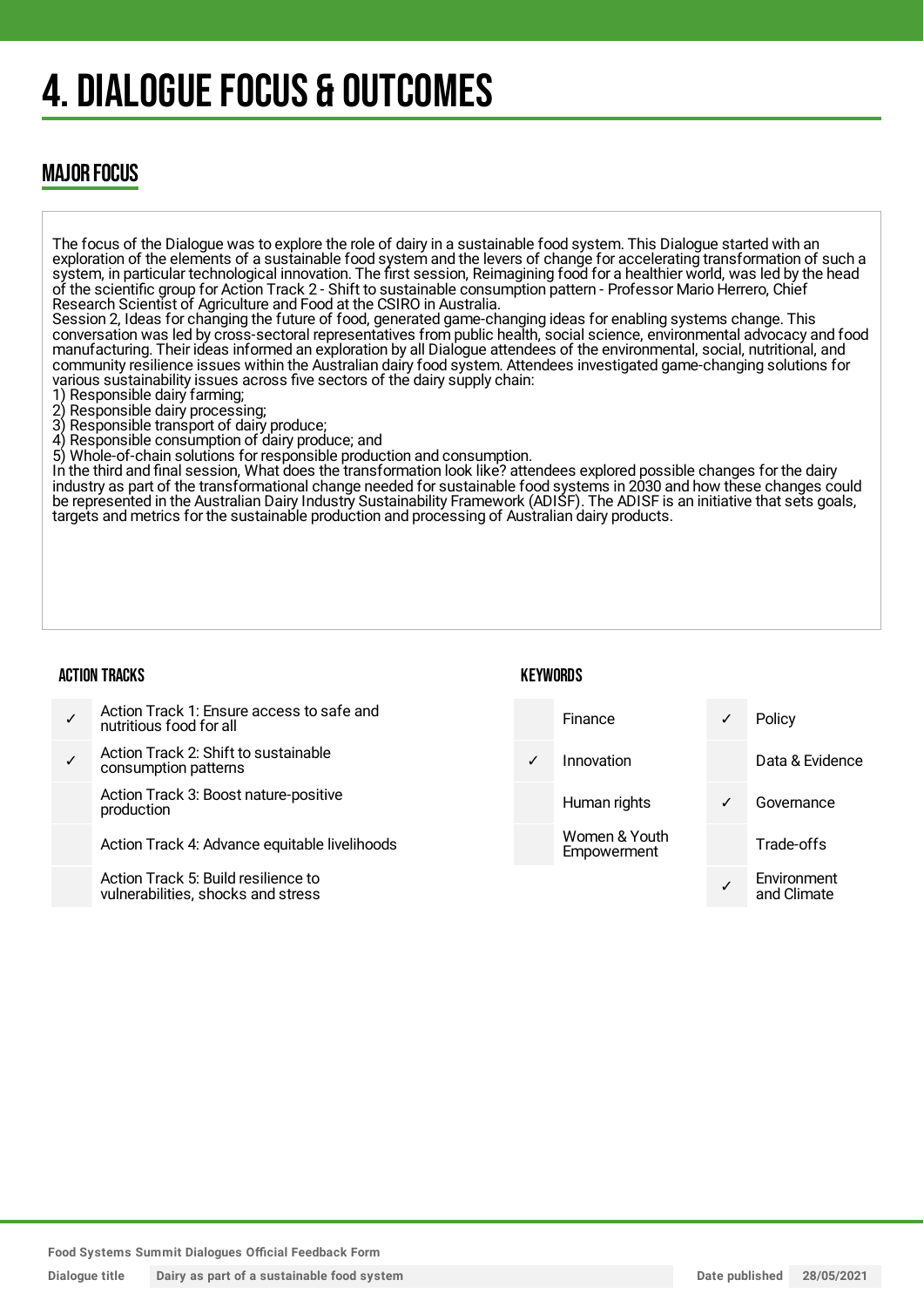### MAIN FINDINGS

Across the different supply chain sectors, four key areas for Australian dairy food systems were identified during the Dialogue: Nutrition, climate change, environmental issues and socioeconomic issues. During discussion, ideas to address these problems were also formulated.

Nutrition: Less than 1% of Australians follow the Australian Dietary Guidelines, yet 15% of deaths are related to poor diets. Less than 10% of the Australian population claim to be eating enough healthy dairy foods. The biggest problem is discretionary (junk) foods which constitute 35% of what we eat. 58% of the average Australian family's food budget goes to discretionary foods. The affordability of healthy diets is also a challenge – healthy diets are unaffordable for 30% of Australians. Alternative products are not the solution either as they are being revealed to be ultra-processed and damaging to health.

Suggested Action: To address these issues, the group discussed the introduction of a 20% tax on discretionary foods that could be used to subsidise healthy diets for low-income families. Changing the location of discretionary foods in supermarkets and regulating their sale could also change consumer behaviour. Other ideas were to ramp up the culinary nutrition space to get people excited to eat healthy food and reduce junk food consumption, as well as improving cooking skills of Australians.

Climate change: There is a global consensus through the IPCC that we need to act now on a transition to a sustainable food system. Food systems contribute 21-37% of anthropogenic emissions. The EAT-Lancet diet attempted to start a global conversation on sustainable food however it is too expensive for 1.5 billion people and is not aligned with national dietary guidelines. Improving food sustainability could increase the cost of production, so how these improvements get financed is also an issue that needs to be discussed.

Suggested Action: To address these issues, the group discussed the need for more financial incentives and mechanisms to support a road to zero emissions and carbon sequestration. Shifting consumer purchasing habits to put a higher value on zero-emissions products, as well as increasing their readiness to pay for dairy was also a way to fund emissions mitigation. The development of methane abatement solutions, such as red seaweed, could be a major gamechanger. Uptake of renewable energy and electric vehicles would also help reduce emissions across the value chain. Lastly, support (both financial and skills-based) for farmers to implement sustainable development goals was a crucial part of the solution. Environment change: Conversations are evolving from mitigating negative impacts to also contributing positively to nature. There is an increasing demand by consumers that the dairy industry show its positive impacts on the environment. The environmental impact of alternative products is just being uncovered, for example almonds used for almond milk have a much higher water impact.

Suggested Action: To address these issues, the group discussed increasing the uptake of regenerative agriculture practice so practice not just mitigates impact but also aims to restore nature. A key part of driving this impact will be providing dairy farmers with the tools and increasing financial support through corporate and institutional investment, government incentives to farmers for sustainable practice, better technology to drive a circular economy and reduce packaging waste, and models of consumption that push consumers to pay for more sustainable products.

Socioeconomic: Lower income and farm diversity for dairy farmers lead to a more fragile food system that is less resilient to shocks alongside declining regional communities. COVID19 has shown that a reliance on export markets and international trade also exposes the sector to greater risk of disruption and can shift investment away from local communities. Making production more sustainable is likely to increase the costs of production, however dairy farmers cannot afford to bear these costs. Alternative products are also having collateral economic and social impacts, displacing economic pressure on shockprone land systems such as Far North Queensland. Dairy farming is a multifunctional activity, it produces food whilst also helping to build regional communities and resilience.

Suggested Action: To address these issues, the group discussed the need to share costs of sustainable development equitably across the value chain. Greater investment in small-scale farming, and encouragement of farmer and food cooperatives would help dairy industries grow local communities. Reducing reliance on export markets and imports will also help develop domestic industries and build resilience to global shocks like COVID19.

#### ACTION TRACKS

- ✓ Action Track 1: Ensure access to safe and nutritious food for all Action Track 2: Shift to sustainable
- ✓ consumption patterns
- ✓ Action Track 3: Boost nature-positive production

Action Track 4: Advance equitable livelihoods

Action Track 5: Build resilience to vulnerabilities, shocks and stress

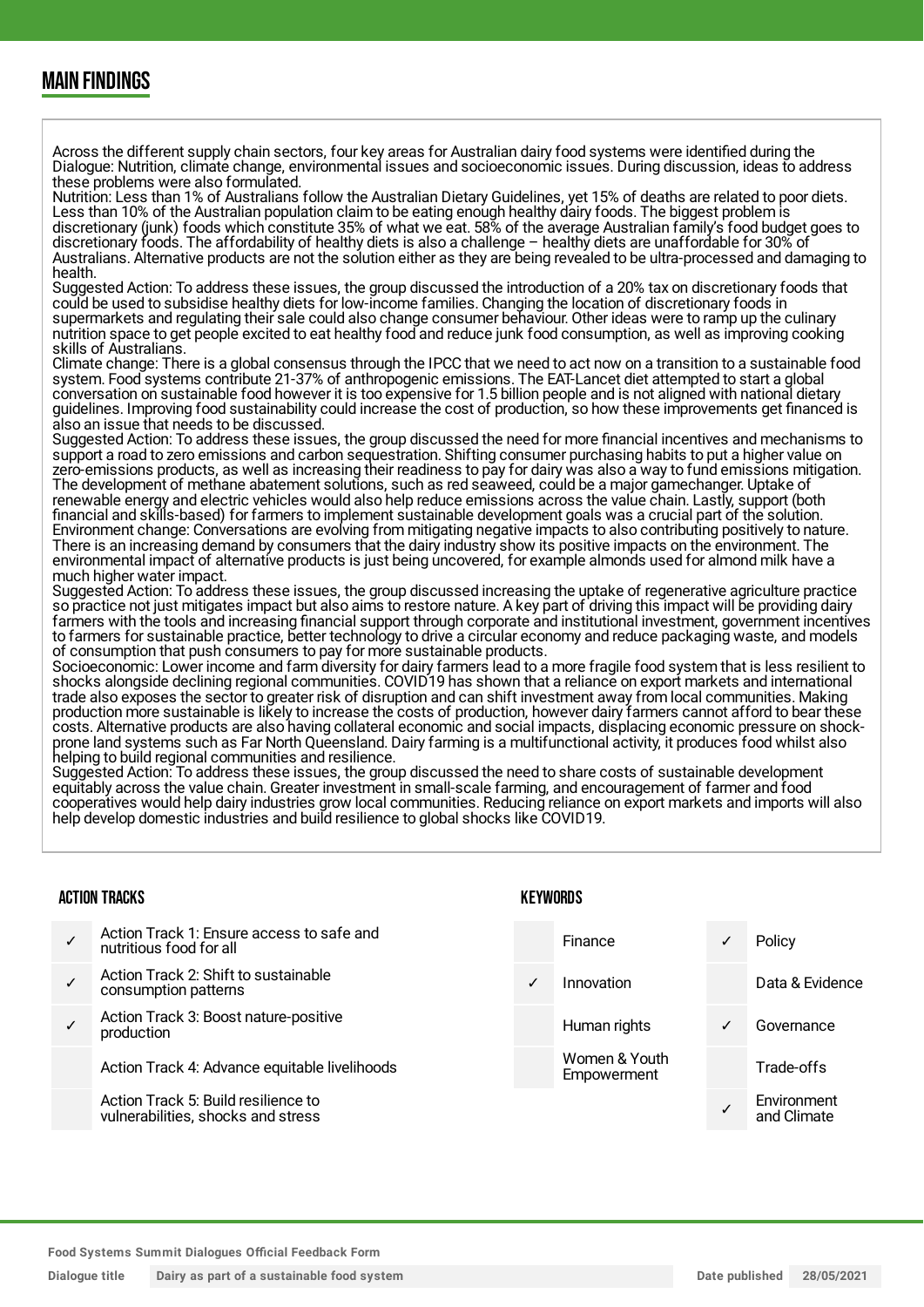## OUTCOMESFOR EACH DISCUSSION TOPIC- 1/5

Ideas for improving responsible dairy farming included:

• Wide-spread adoption of regenerative agriculture practices and soil carbon farming, backed by farmers being paid income for the carbon stored in their soils

• Developing feed supplements that can massively reduce methane emissions from cattle, with farmers potentially paid carbon credits for methane abatement

• Encouraging more farmer and food cooperatives

• Focusing on building small and resilient rural communities

• Better resourcing and funding of extension and adoption including adoption of any sustainability goals; a roadmap for how farmers can implement any goals and improve; practical help to dairy farmers so they know what to do

• Tougher compliance and regulatory measures, such as planning permits that align with the SDGs

• More investment from corporates and big dairy farms into sustainable outcomes

• Maintaining diverse dairy practices to bolster resilience

• Providing financial incentives to farmers for sustainable outcomes, including ecosystem service payments, carbon

payments, payments for improving practices

• Introducing driverless small trucks that can operate 24/7

• Improving minimum standards and best practice for better sustainability outcomes

• Standardisation and better monitoring for carbon sequestration

• Improving particular practices including feeding cows better, composting, using home-grown fodder, silage wrap recycling, pain relief for dehorning, planting trees

- Industry leaders admitting the need to change
- Ensuring farms become energy self-sufficient

• Improving refrigeration on farm and across the supply chain - smaller trucks could collect milk more frequently and improve efficiency of getting product to market

#### ACTION TRACKS

| $\checkmark$ | Action Track 1: Ensure access to safe and<br>nutritious food for all      |              | Finance                      |   | Policy                     |
|--------------|---------------------------------------------------------------------------|--------------|------------------------------|---|----------------------------|
| $\checkmark$ | Action Track 2: Shift to sustainable<br>consumption patterns              | $\checkmark$ | Innovation                   |   | Data & Evidence            |
|              | Action Track 3: Boost nature-positive<br>production                       |              | Human rights                 | ✓ | Governance                 |
|              | Action Track 4: Advance equitable livelihoods                             |              | Women & Youth<br>Empowerment |   | Trade-offs                 |
|              | Action Track 5: Build resilience to<br>vulnerabilities, shocks and stress |              |                              |   | Environment<br>and Climate |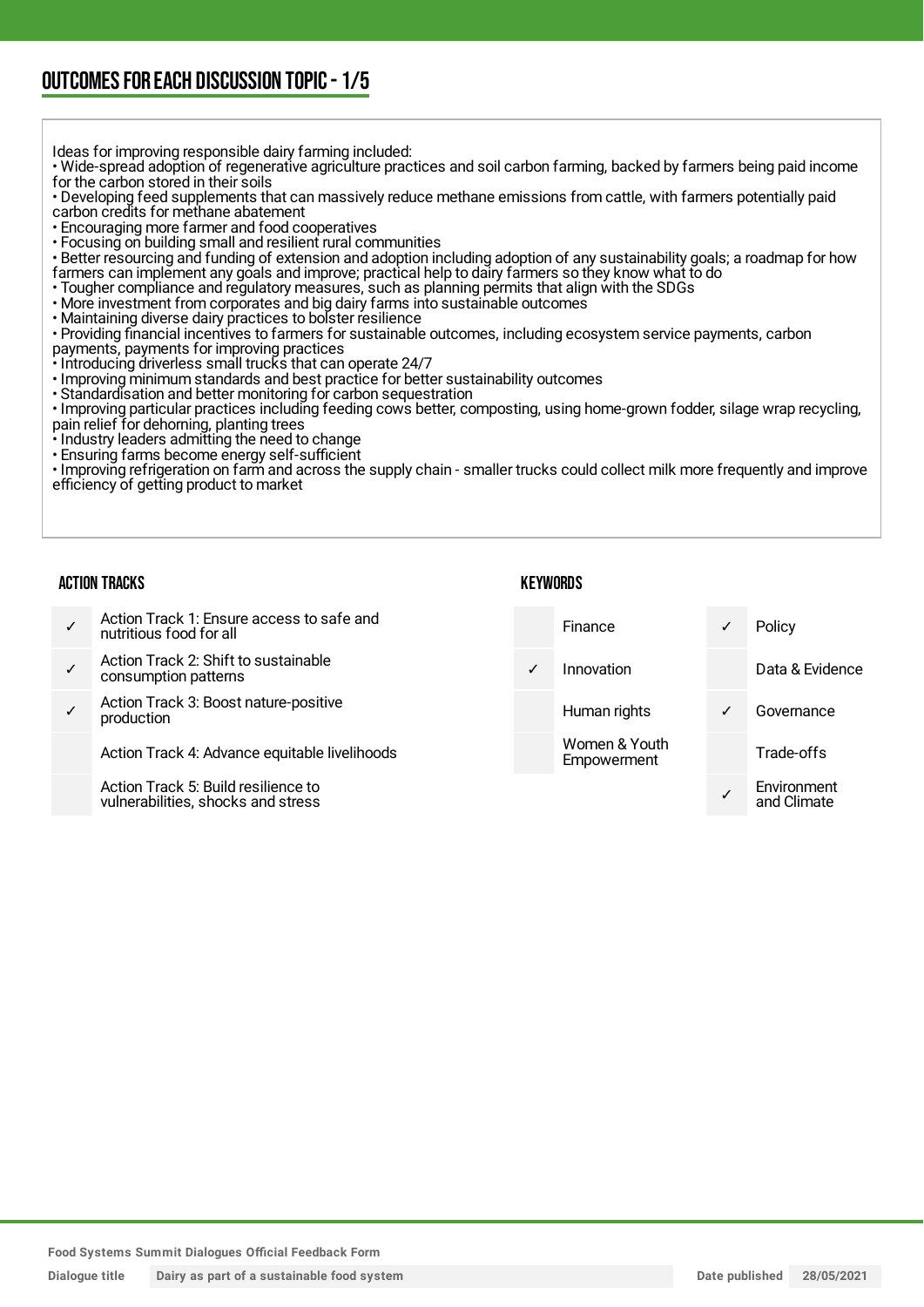## OUTCOMESFOR EACH DISCUSSION TOPIC- 2/5

Ideas for improving responsible dairy processing included:

• Developing novel end-of-life plastic packaging technology using catalytic hydrothermal reactors that can convert plastic

milk bottles into renewable biocrude oil that can then be reused to make plastics in a true circular economy • Learning from sustainable models like the one used by Arla Foods, e.g demand more from suppliers, encouraging and

rewarding on-farm change

- Talking not only about mitigating impact, but also making a positive impact on the environment
- Reducing waste by aiming to only have water and salts as outputs
- Improving packaging use in processing, e.g. through using recycled sugarcane packaging
- Improving product shelf life by using smaller trucks with more frequent collection
- Better metrics to compare products, and improve clarity of comparisons between dairy and non-dairy products

#### ACTION TRACKS

#### **KEYWORDS**

✓ Action Track 1: Ensure access to safe and nutritious food for all ✓ Action Track 2: Shift to sustainable consumption patterns ✓ Action Track 3: Boost nature-positive production Action Track 4: Advance equitable livelihoods Action Track 5: Build resilience to vulnerabilities, shocks and stress Finance ✓ Policy Innovation Data & Evidence Human rights **v** Governance Women & Youth **Empowerment** Trade-offs ✓ Environment and Climate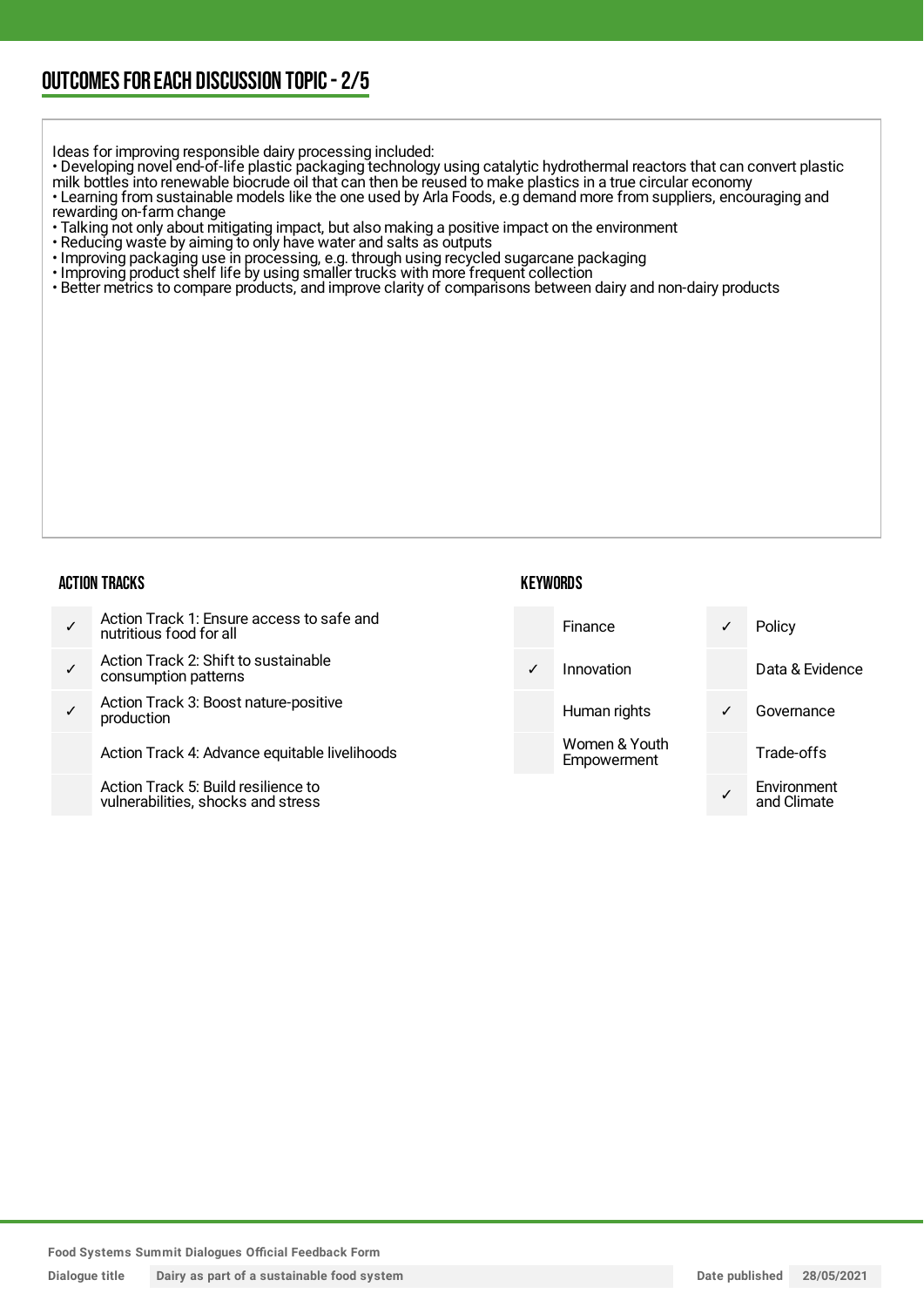## OUTCOMESFOR EACH DISCUSSION TOPIC- 3/5

Ideas for improving responsible transport of dairy produce included:

- Transitioning to electric vehicles, this will need government support
- Improving efficiency by reducing duplication of transport service with milk pick-up
- Reducing the fuel use of transports

#### ACTION TRACKS

- ✓ Action Track 1: Ensure access to safe and nutritious food for all
- ✓ Action Track 2: Shift to sustainable consumption patterns
- ✓ Action Track 3: Boost nature-positive production

Action Track 4: Advance equitable livelihoods

Action Track 5: Build resilience to vulnerabilities, shocks and stress

|   | Finance                      | Policy                     |
|---|------------------------------|----------------------------|
| ✓ | Innovation                   | Data & Evidence            |
|   | Human rights                 | Governance                 |
|   | Women & Youth<br>Empowerment | Trade-offs                 |
|   |                              | Environment<br>and Climate |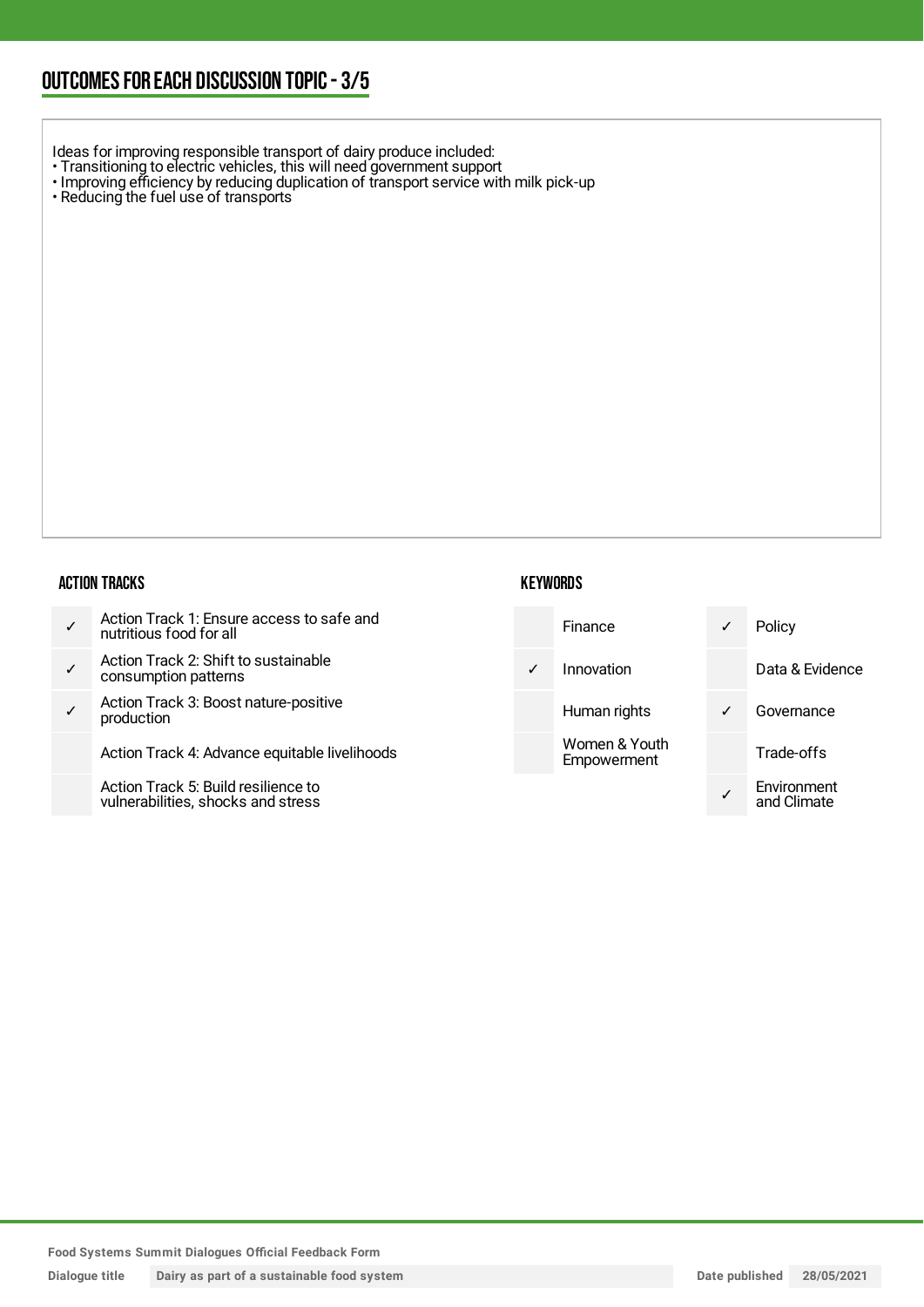## OUTCOMESFOR EACH DISCUSSION TOPIC- 4/5

Ideas for improving responsible consumption of dairy products included:

- Changing consumer preferences towards buying and eating zero carbon emissions foods and more plant-based foods • Introducing a 20% tax on discretionary or junk food and drinks
- Enhancing welfare payments, such as those introduced during the COVID-19 pandemic, that will allow low income and
- indigenous Australians to afford well-balanced diets rich in fruit, vegetables and low-fat dairy for their families
- Changing the location of discretionary and junk foods in supermarkets, potentially limiting their sale through legislation and higher prices
- Better communication about what each industry is doing on sustainability
- Educating the public about food production
- Dialling up the culinary nutrition space and getting people excited to eat healthy food and reduce junk food consumption • Reintroducing basic cooking skills
- Reducing the number of overseas dairy products on shelves
- Increasing the price of food
- Combatting public misinformation
- Improving trust in dairy by increasing transparency and acknowledging areas that need improvement
- Transitioning to a bulk/wholesale model for consumption would reduce packaging whilst maintaining shelf life
- Introducing pricing structures based on milk freshness so consumers can get older milk if they need to pay less; this will
- also reduce food waste
- Reducing consumer food waste
- Better understanding generational shifts in consumption patterns
- Developing a sustainability food tick similar to the Heart Foundation tick
- Embarking on a whole-of-agriculture campaign to show sustainability credentials of the industry
- Providing a public definition of regenerative agriculture
- Focusing on a single compelling sustainability message

#### ACTION TRACKS

| Action Track 1: Ensure access to safe and<br>nutritious food for all      |              | Finance                      | $\checkmark$ | Policy                     |
|---------------------------------------------------------------------------|--------------|------------------------------|--------------|----------------------------|
| Action Track 2: Shift to sustainable<br>consumption patterns              | $\checkmark$ | Innovation                   |              | Data & Evidence            |
| Action Track 3: Boost nature-positive<br>production                       |              | Human rights                 | $\checkmark$ | Governance                 |
| Action Track 4: Advance equitable livelihoods                             |              | Women & Youth<br>Empowerment |              | Trade-offs                 |
| Action Track 5: Build resilience to<br>vulnerabilities, shocks and stress |              |                              |              | Environment<br>and Climate |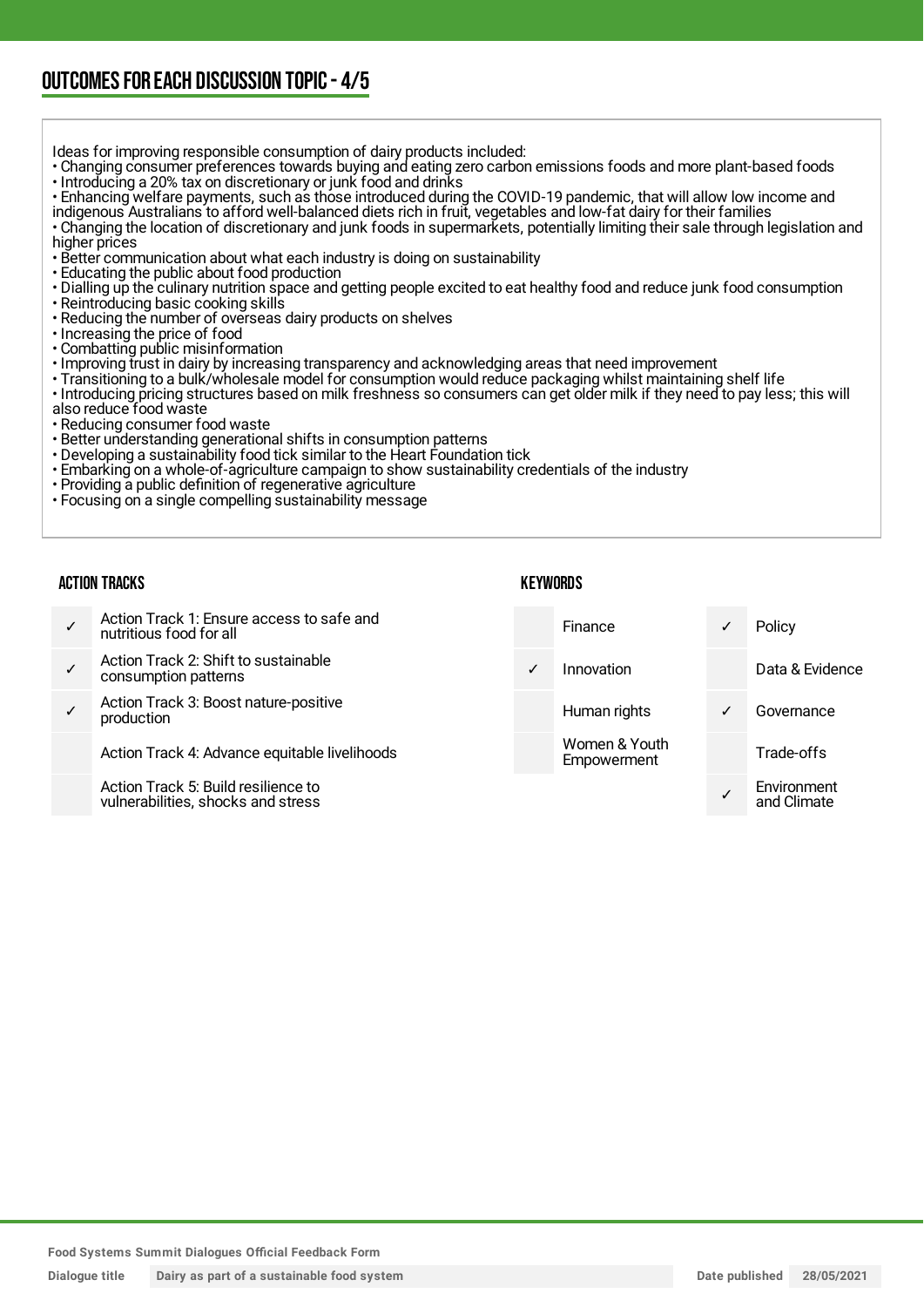## OUTCOMESFOR EACH DISCUSSION TOPIC- 5/5

Ideas for improving responsible production and consumption across the whole value chain included:

- Australia needs to continue being part of global discussions
- Banks and institutional investors looking to 'decarbonise' their lending, favouring only low emissions sectors
- Growing carbon trading and biodiversity credit markets
- Increasing financing options across the value chain
- Improving product integrity and communications across the value chain
- More consistent metrics across the sector
- Identifying and working with supporters

#### ACTION TRACKS

| ✓ | Action Track 1: Ensure access to safe and<br>nutritious food for all |
|---|----------------------------------------------------------------------|
|---|----------------------------------------------------------------------|

- ✓ Action Track 2: Shift to sustainable consumption patterns
- ✓ Action Track 3: Boost nature-positive production

Action Track 4: Advance equitable livelihoods

Action Track 5: Build resilience to vulnerabilities, shocks and stress

| <b>KEYWORDS</b> |
|-----------------|
|-----------------|

|   | Finance                      | ✓ | Policy                     |
|---|------------------------------|---|----------------------------|
| ✓ | Innovation                   |   | Data & Evidence            |
|   | Human rights                 | ✓ | Governance                 |
|   | Women & Youth<br>Empowerment |   | Trade-offs                 |
|   |                              |   | Environment<br>and Climate |